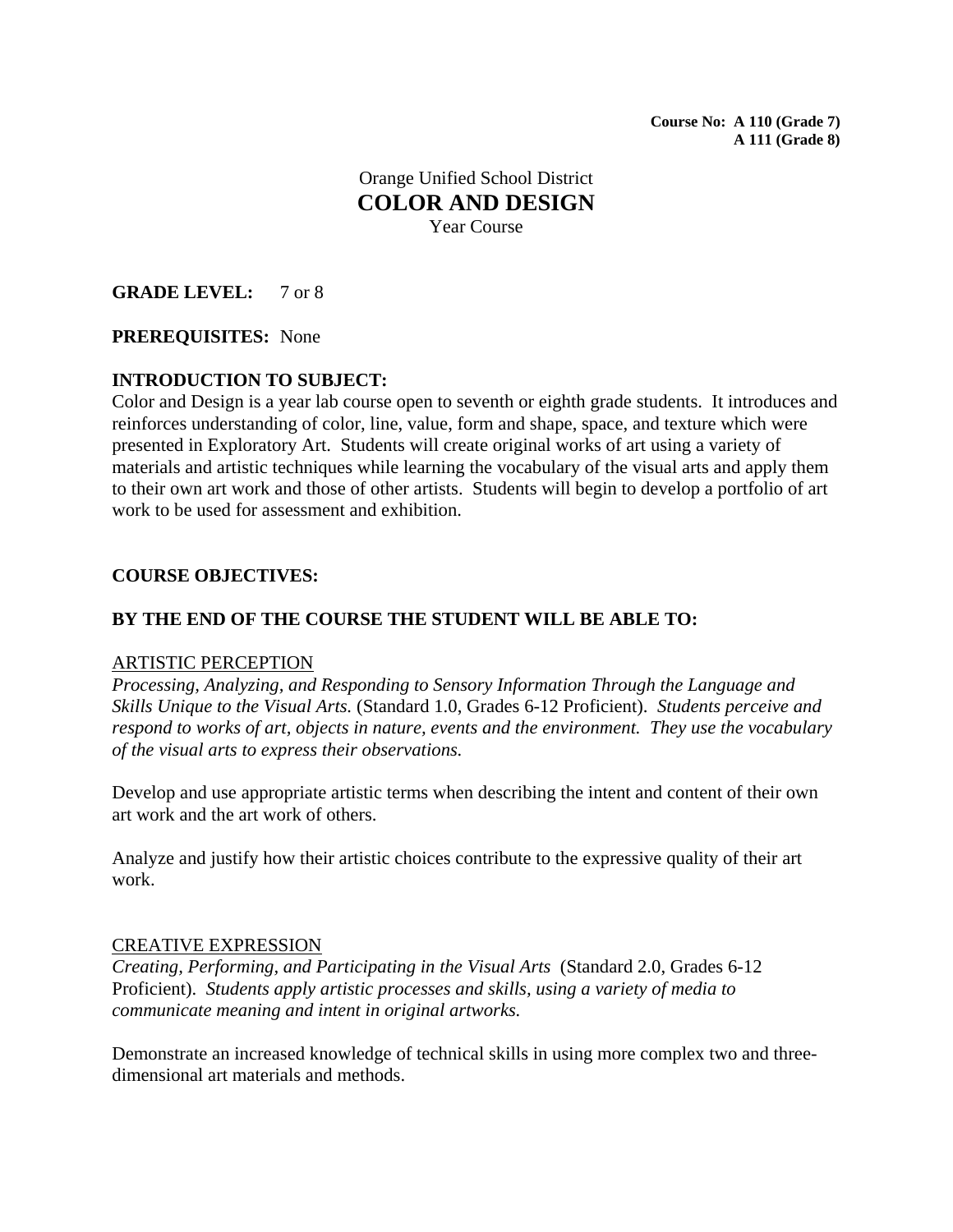Apply the elements of art and principles of design to solve visual arts problems and create original works of art.

Demonstrate craftsmanship and technical skills when creating two and three-dimensional art work.

Design and create an expressive sculpture.

Demonstrate the application of a wide variety of compositional devices in creating works of art.

Develop skill in the techniques of mixing paints and in showing color relationships.

# HISTORICAL AND CULTURAL CONTEXT

*Understanding the Visual Arts in Relation to History and Culture* (Standard 3.0, Grades 6-12 Proficient). *Students analyze the role and development of the visual arts in past and present cultures throughout the world, noting human diversity as it relates to visual arts and artists.*

Compare, contrast, and analyze styles of art from a variety of times and places.

Explain role of technology with respect to producing contemporary art.

Identify major works of art created by women and various immigrant cultures and describe their contributions.

# AESTHETIC VALUING

*Responding to, Analyzing, and Making Judgments About Works in the Visual Arts* (Standard 4.0, Grades 6-12 Proficient). *Students analyze, assess, and derive meaning from works of art, including their own, according to the elements and principles of design, and aesthetic qualities.*

Explain the intent of a work of art and how it specifically directs the reaction of the viewer.

Develop and apply a set of criteria individually or in groups to assess and critique works of art.

Select a grouping of their own art work that reflects growth over time and describe the progression.

# CONNECTIONS, RELATIONSHIPS, AND APPLICATIONS

*Connecting and Applying What Is Learned in the Visual Arts to Other Art Forms and Subject Areas and to Careers* (Standard 5.0, Grades 6-12 Proficient). *Students apply what they have learned in visual arts across subject areas. They develop competencies and creative skills in problem solving, communication and management of time and resources, which contribute to lifelong learning and career skills. They learn about careers in and related to the visual arts.*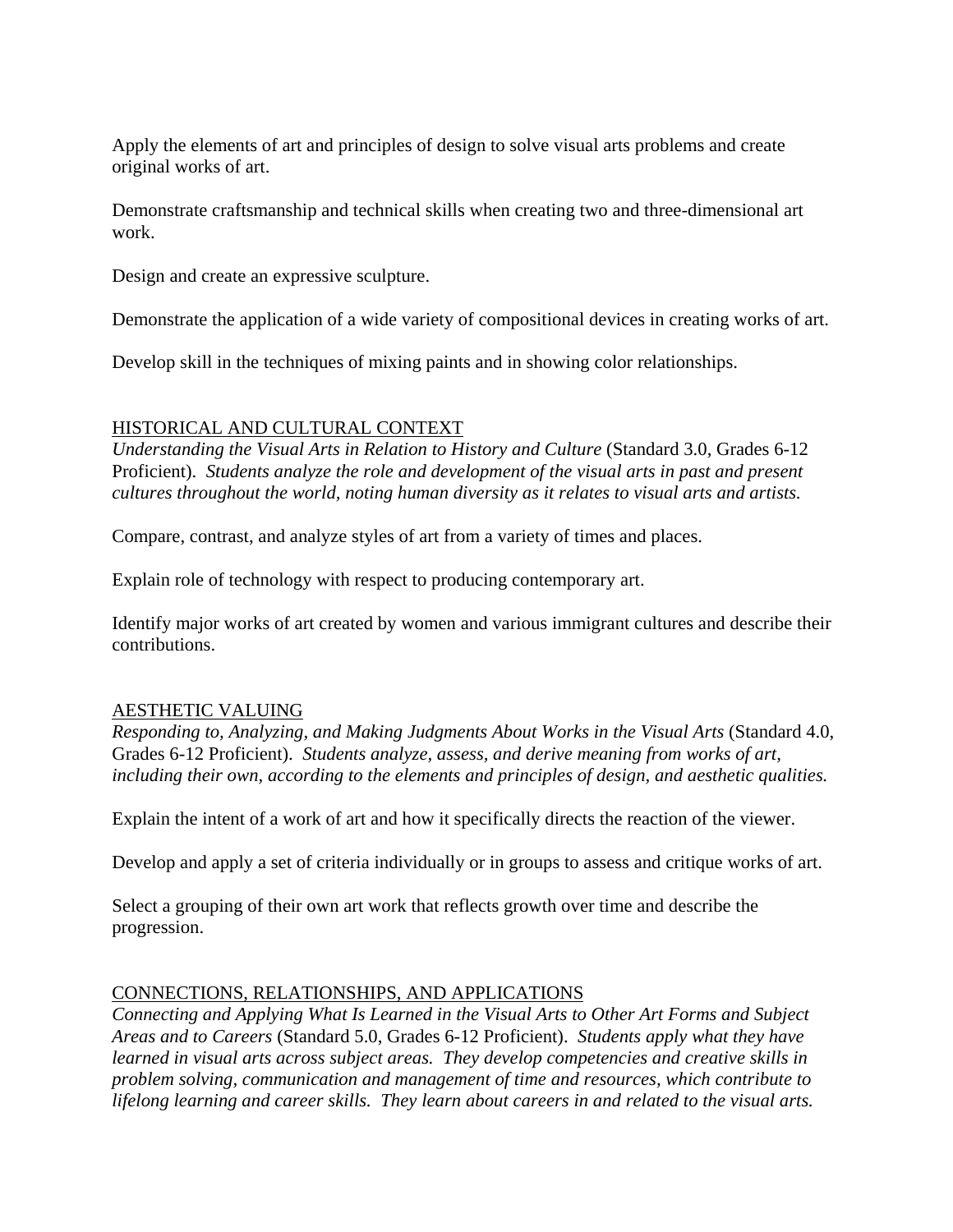Color and Design Page 3

Create original works of art that communicate and support cross curricular applications (i.e., mathematics, science, language arts, social science, etc.).

Select a favorite artist and some of his/her art work and create an artistic expression that illustrates the personal ideas and views from the artist.

Discuss the effects of visual communication media (i.e., television, music, videos, film, Internet) on aspects of society.

**WEEKS**

## **COURSE OVERVIEW AND APPROXIMATE UNIT TIME ALLOTMENTS**

| I.   | Lettering/Calligraphy |                                                 | Ongoing |
|------|-----------------------|-------------------------------------------------|---------|
|      | A.                    | <b>Balance</b>                                  |         |
|      | <b>B.</b>             | Measurement                                     |         |
|      | C.                    | Craftsmanship                                   |         |
|      | D.                    | Legibility                                      |         |
|      | Ε.                    | Creativity                                      |         |
| II.  | Pattern/Texture       |                                                 | Ongoing |
|      | A.                    | Rhythm                                          |         |
|      | <b>B.</b>             | Color                                           |         |
|      | C.                    | Positive and negative space                     |         |
|      | D.                    | Surface embellishments                          |         |
|      | E.                    | Tactile differentiations                        |         |
|      |                       |                                                 |         |
| III. | Color                 |                                                 | Ongoing |
|      | A.                    | Mixing/Schemes and Theory (progressive          |         |
|      |                       | and regressive quality of color, implied        |         |
|      |                       | energy levels)                                  |         |
| IV.  | <b>Art History</b>    |                                                 |         |
|      |                       |                                                 | Ongoing |
|      | A.                    | Periods                                         |         |
|      | А.                    | Styles and cultural values                      |         |
|      | A.                    | In depth study of an artist or a specific style |         |